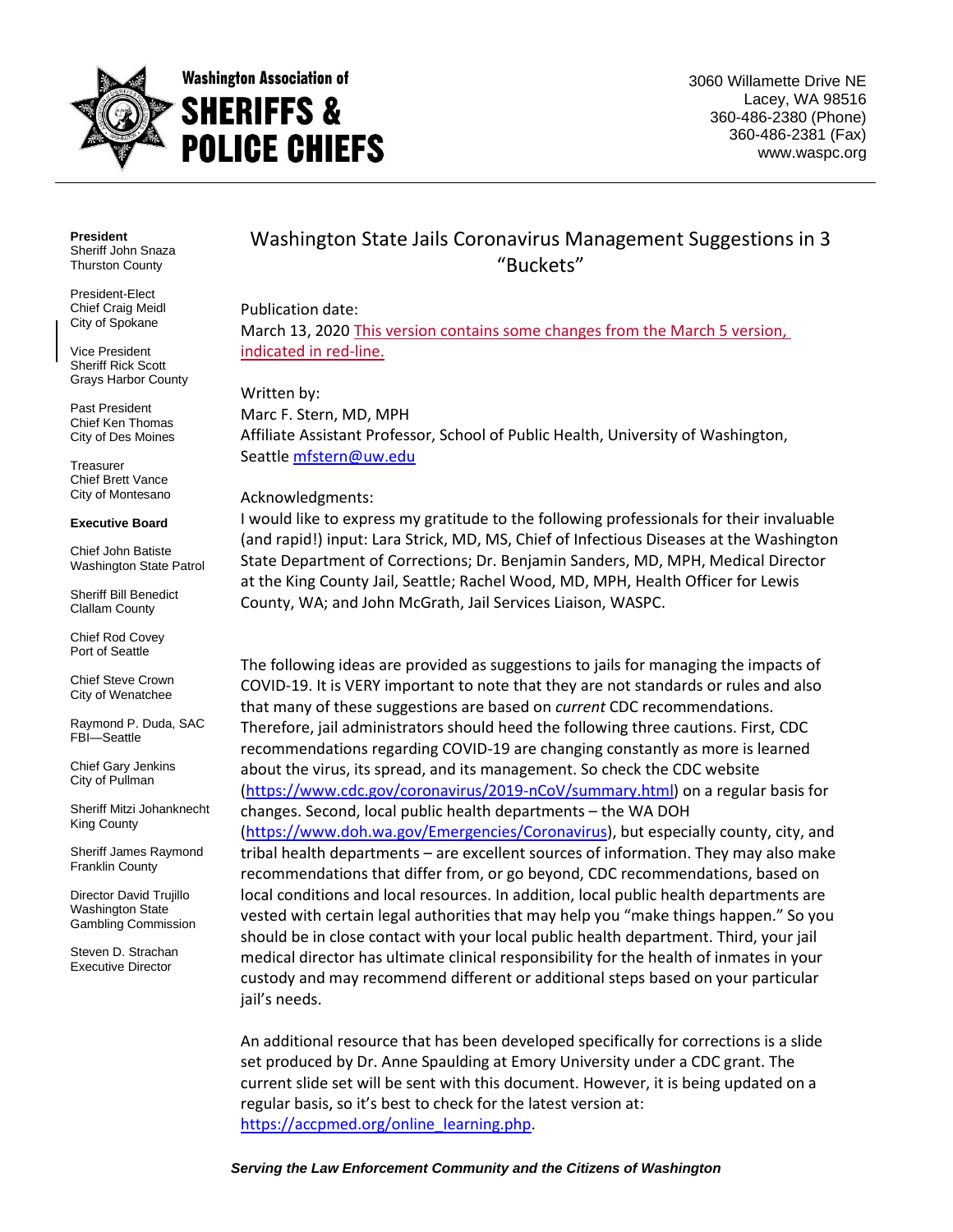### **Bucket 1: Dealing with the effects of COVID-19 in the community**

1. Disaster plan Review, update, and start working with your disaster preparedness plan.

### 2. Supply chain

Among other things in the disaster plan, think about what are all the materials, supplies, equipment upon which you are dependent (i.e. items that would be affected by disruptions in your supply chain), and what are alternative sources. An important – if not most important – supply is food.

### 3. Screening staff

Consider screening staff reporting to work. For the moment those guidelines are: check for fever over 100 degrees, cough, shortness of breath, recent travel to a high-risk country, exposure to someone who is symptomatic and under surveillance for COVID-19. If 2 out of 3 are present, send them home. (You'll want a simple form or log. You'll also need a thermometer.) However, these guidelines may change as we learn more, so check the current CDC guidelines [\(https://www.cdc.gov/coronavirus/2019](https://www.cdc.gov/coronavirus/2019-nCoV/summary.html) [nCoV/summary.html](https://www.cdc.gov/coronavirus/2019-nCoV/summary.html)), but more importantly, be sure you're getting the most recent guidelines from your local health department.

### 4. Screening arrestees

See the suggestions above for staff screening, with the obvious modification that someone who has a positive screen will not be sent home. Instead, first have the individual place a surgical mask on themselves and place them in isolation (a single room with a closed door in Booking, for example). Then the jail's medical authority should be contacted for further management instructions.

# 5. Discouraging "presenteeism"

While we worry about absenteeism among staff, another concern is the opposite: presenteeism, which is staff coming to work despite being ill. They pose a risk to other staff and inmates. Explain the risk to staff and encourage them to stay home if they are ill. Depending on your own particular staff and staffing situation, you MAY want to consider an untested approach: for staff who have no sick or vacation days left, consider allowing staff to stay home penalty-free. On the flip side, to encourage healthy employees to continue to come to work, you might also consider liberalizing restrictions on overtime.

# 6. Non-contact visitation.

If you don't already have non-contact visitation, consider how you might do this, using either noncontact rooms or video conferencing. Phone visitation is another option.

This following two issues apply both to Bucket #1 (preventing infection from the community) Bucket #3 (containing infection in the jail). There are many types of out-trips. I will focus on the two most common: medical and court.

### 6a. Contact between inmates and the community during out-trips: Medical

To the extent that medical out trips can be safely postponed, that is optimal. This should only be done after a provider documents an order in the patient's medical record justifying the clinical appropriateness of the delay. Telemedicine is an excellent alternative to out-trips. There are federal regulations governing the types of telemedicine software to be sure they are HIPAA compliant. These programs usually are not free and require contracts, software set-up, etc. There is theoretically a risk of compromising patient confidentiality using non-HIPAA-complaint software. However, in my opinion, it is low. And these are special times when risks and benefits need to be weighed. While I would never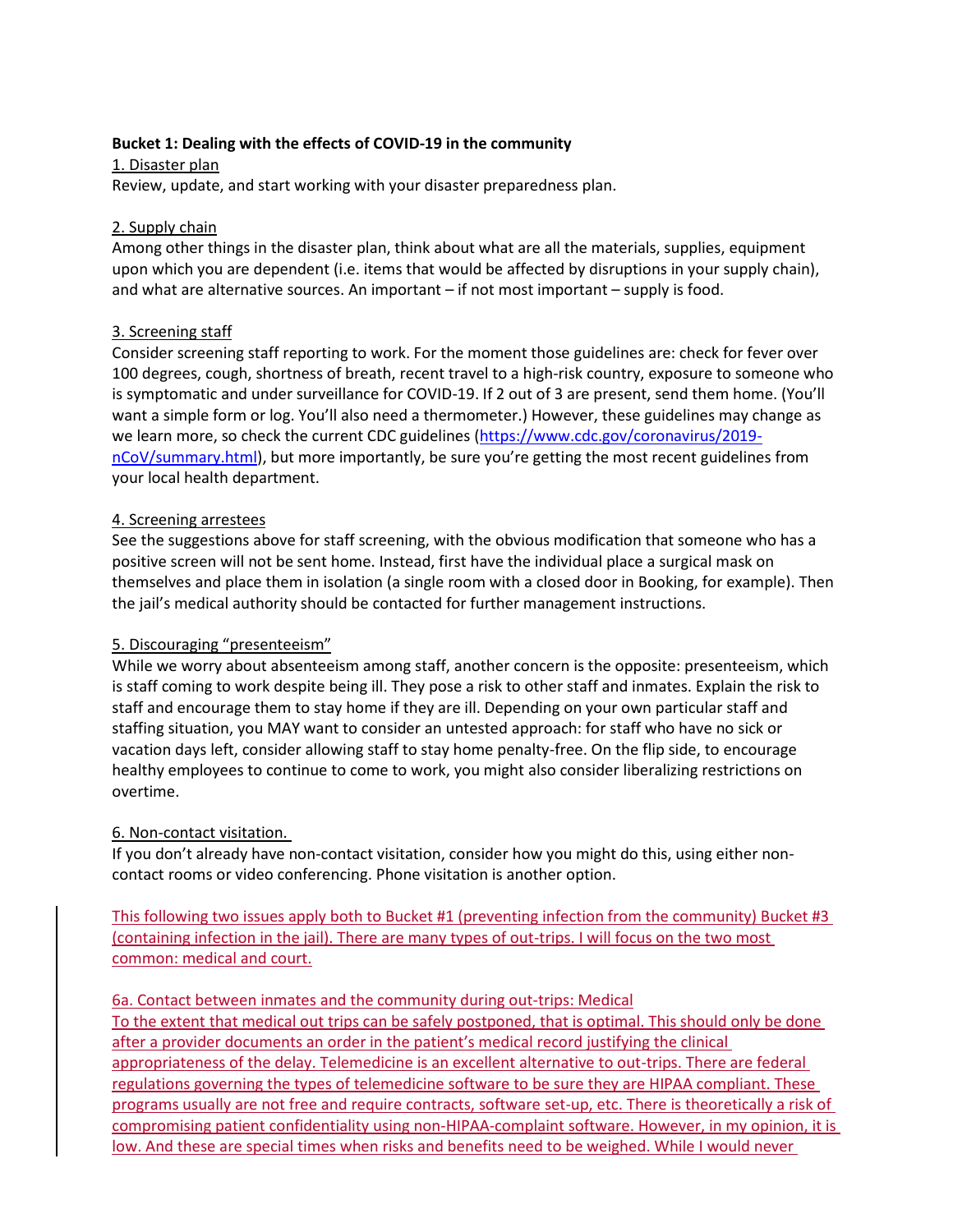advise someone to break the law, jails may want to discuss with their legal counsels the risks and benefits of using readily available non-HIPAA-complaint software (e.g. FaceTime) and then make the best decision for your jail and your community's health.

### 6b. Contact between inmates and the community during out-trips: Court

Transporting inmates for court appearances places staff and inmates in (sometimes close) contact with the members of the community. There is a risk of bringing infection back into the facility. And if the inmate is ill, the reverse risk is true. Consider reaching out now to the courts with which you interact to have a plan for both situations. As with medical trips, video appearances are a useful tool.

# 7. Stay connected with the Health Department

Both we in jails, as well as public health officials, sometimes forget that county, city, and tribal jails are key parts of public health. Contact your local public health officer and ask that a jail representative be "at the table" both for planning meetings as well as when information is being shared with hospitals, nursing homes, and other parts of the public health system. Even though CDC is issuing up-to-date scientific guidance, it is the responsibility of the local health officer to interpret and implement that guidance. This officer, or delegate, is the person, for example, who would suggest/direct an at-risk staff member to self-quarantine.

# 8. Perform routine environmental cleaning

See the CDC website above for more detail, but in brief, continue to perform routine cleaning of all frequently touched surfaces. The normal disinfectants that you use are adequate. For infection control (and to help reduce fears among inmates), adopt a liberal approach to inmates who want to disinfect their houses.

# 9. Routine steps to prevent spread of respiratory infections

Aside from environmental cleaning, follow CDC and any local health department recommendations for the usual personal steps to avoid spread of respiratory droplet-borne infections, including hand washing (a good short video from CDC:<https://youtu.be/eZw4Ga3jg3E>), sneezing or coughing into one's elbow, not touching one's eyes, nose or mouth with unwashed hands, and discarding tissues after using and washing hands. As simple as it sounds, hand washing is the most important protection. And wearing gloves does not eliminate the need to wash your hands. Make adherence to good hygiene easy for staff and inmates. Keep supplies, such as soap and paper towel dispensers and hand sanitizer full and available. Allow staff to carry personal-sized containers of hand sanitizer. It is appropriate to wear masks in certain situations (see below), but they are not recommended for routine use (and may actually increase risk). Remove barriers to good infection control for inmates. For example, inmates should have an ample supply of soap. You will certainly reduce the transfer of inmates from one unit to another if and when there is an infection in the jail. But consider reducing unnecessary movement even now because you hope, but can't be sure, that no one has undiagnosed infection.

# 10. Communication

It can be helpful to be very generous with your communication with staff and inmates. In addition to briefings with each shift of staff, consider daily – if not twice daily – briefings of inmates, explaining what you're doing and why you're doing it. People are much more tolerant of adversity if they know what's going on.

# **Bucket 2: Dealing with the effects of COVID-19 among staff**

# 1. Downsizing

Talk with prosecutors and judges ahead of time to develop a plan if you need to downsize.

a. Are there people you can release on their own recognizance? Do you have a priority list (who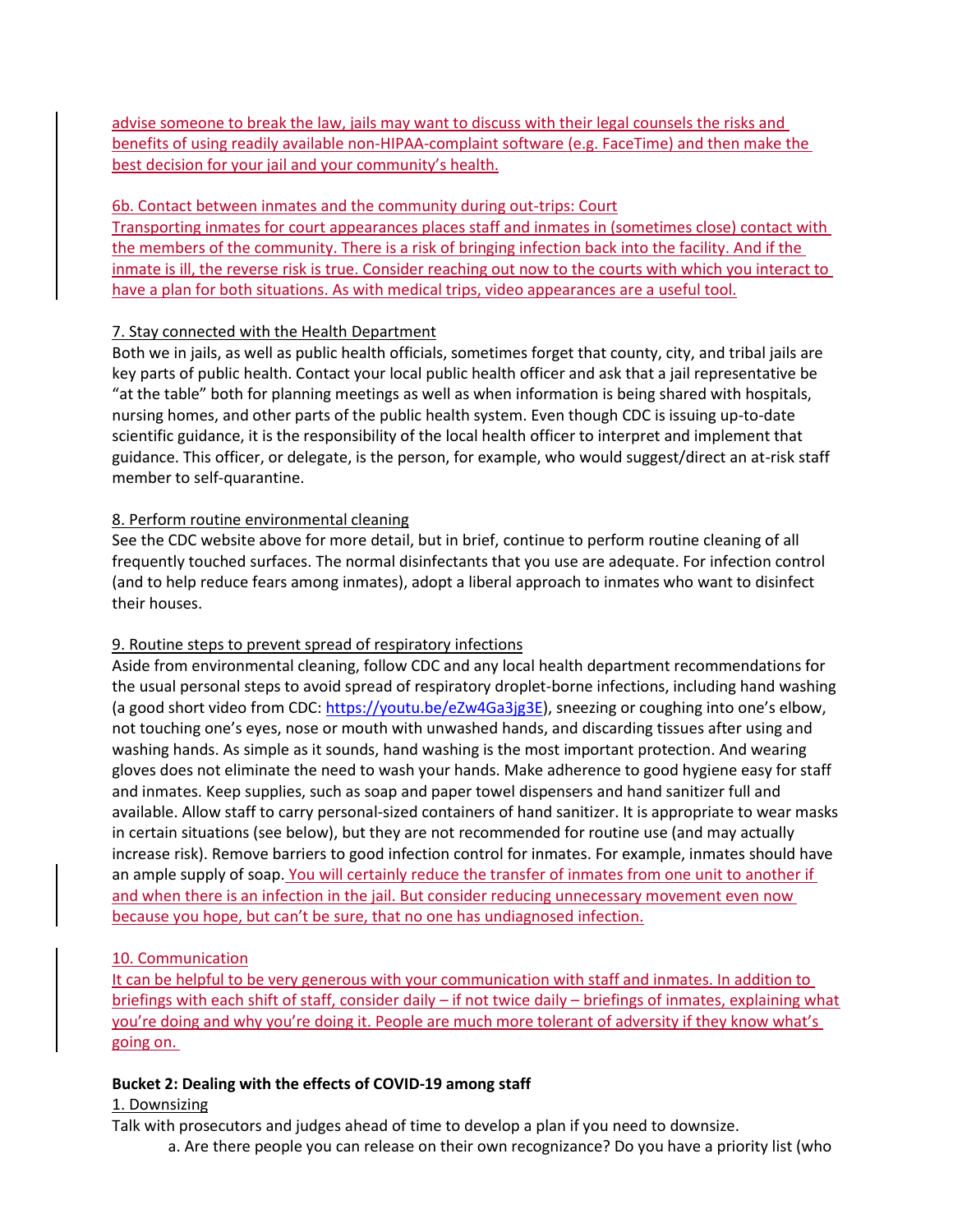do you release if you need to downsize by 5%? 10%? etc.)? In addition to public safety considerations (e.g. alleged crime), prioritization of this list should also take into consideration medical factors: the elderly and people with other underlying health problems are at greatest risk from COVID-19. (There is no data yet on the risks to pregnant women, but until there is, it would not be unreasonable to add them to the prioritization list.)

b. Are there alternatives to arrest for certain crimes, or, in dire situations, are there crimes for which your patrol division will not arrest?

### 2. Supplemental staff

Think about where you might get supplementary staff. Retirees? Patrol?

#### 3. Inmate activities and movement

What activities/programs can you curtail or cut?

### 4. Influenza

In the present environment, it's hard to imagine this, but the flu remains a greater threat to community (and jail) health today than COVID-19. As of the week ending February 22, CDC lists Washington State (and 38 other states) as having flu activity in the highest of the high category. So far this season, in our state alone, there have been 74 deaths from the flu (and 18,000 deaths nation-wide). And flu vaccination is very safe and very effective in preventing or attenuating the current strains of influenza virus going around. Staff who have not yet been vaccinated against the flu should be encouraged to do so. The better protected your staff is, the less likely you are to have absences from at least one infection, and it will help avoid confusion and panic that someone has COVID-19 infection. If it will help encourage vaccination, consider arranging with a local pharmacy to offer the vaccine on-site at no charge (actually, if employees have insurance, it may very well be covered).

### **Bucket 3: Dealing with infection, or possible infection, among inmates**

### 1. Influenza

Offer and administer flu vaccine to all eligible inmates who have not been vaccinated. No, flu vaccine does NOT protect against Coronavirus. However, it still makes sense to vaccinate inmates for the same reasons that staff should be vaccinated. Also, given the high risk of influenza, vaccinating inmates will decrease the possibility of overloading your jail health care system with severe respiratory illness from a highly preventable cause.

### 2. Inmates who want to go to medical

When a patient requests to see a medical professional for a respiratory complaint, before bringing them to the medical unit, the deputy should have the patient put on a mask. A simple surgical mask is adequate.

### 3. Masks

For the moment CDC recommends simple surgical masks for symptomatic patients, and higher efficiency masks for health care workers who are working in close proximity (within 6 feet) of a patient with possible COVID-19. Because, in jails, custody staff working with persons with possible COVID-19 infection share many of the same tasks and exposures as health care workers in the community, it would make sense for custody staff to use the same personal protection as jail medical staff who are working in close proximity of patients. For the moment, this recommendation is to use N-95 masks. In case you have trouble getting N-95 masks, you can use any mask with an N, P, or R letter designation and a 95 or 100 number designation. And if none of these masks is available, use simple surgical masks. As an example of adjusting to shortages of N-95s, King County Jail is moving towards only allocating